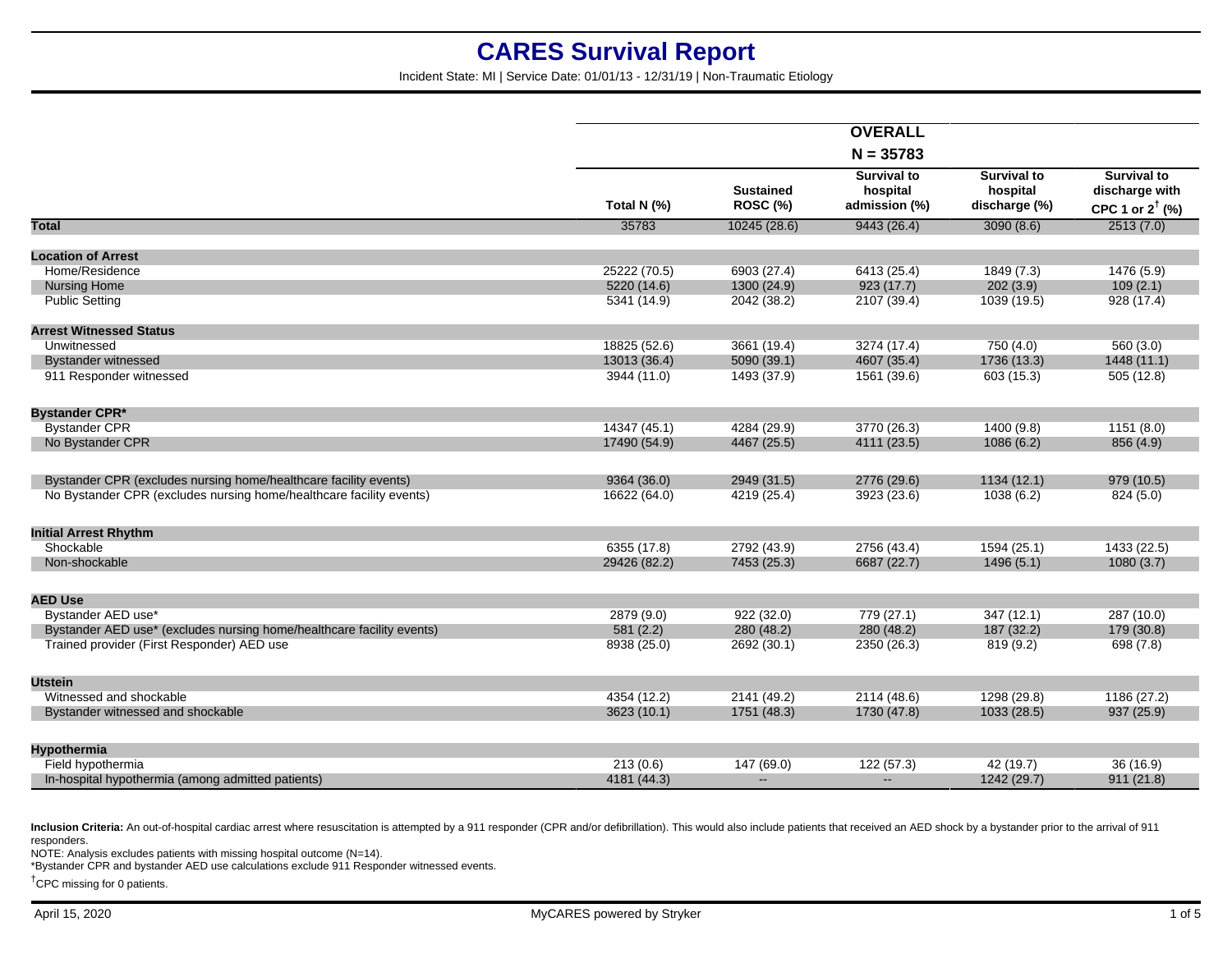Incident State: MI | Service Date: 01/01/13 - 12/31/19 | Non-Traumatic Etiology

|                                                                       | Age $=$ <1 years<br>$N = 517$ |                                     |                                                 |                                                 |                                                                    |
|-----------------------------------------------------------------------|-------------------------------|-------------------------------------|-------------------------------------------------|-------------------------------------------------|--------------------------------------------------------------------|
|                                                                       | Total N (%)                   | <b>Sustained</b><br><b>ROSC (%)</b> | <b>Survival to</b><br>hospital<br>admission (%) | <b>Survival to</b><br>hospital<br>discharge (%) | <b>Survival to</b><br>discharge with<br>CPC 1 or $2^{\dagger}$ (%) |
| <b>Total</b>                                                          | 517                           | 51(9.9)                             | 80(15.5)                                        | 18(3.5)                                         | 13(2.5)                                                            |
| <b>Location of Arrest</b>                                             |                               |                                     |                                                 |                                                 |                                                                    |
| Home/Residence                                                        | 493 (95.4)                    | 49 (9.9)                            | 78 (15.8)                                       | 18(3.7)                                         | 13(2.6)                                                            |
| <b>Nursing Home</b>                                                   | 4(0.8)                        | 0(0.0)                              | 0(0.0)                                          | 0(0.0)                                          | 0(0.0)                                                             |
| <b>Public Setting</b>                                                 | 20(3.9)                       | 2(10.0)                             | 2(10.0)                                         | 0(0.0)                                          | 0(0.0)                                                             |
| <b>Arrest Witnessed Status</b>                                        |                               |                                     |                                                 |                                                 |                                                                    |
| Unwitnessed                                                           | 427 (82.6)                    | 29(6.8)                             | 55 (12.9)                                       | 9(2.1)                                          | 6(1.4)                                                             |
| <b>Bystander witnessed</b>                                            | 76 (14.7)                     | 20(26.3)                            | 22 (28.9)                                       | 7(9.2)                                          | 6(7.9)                                                             |
| 911 Responder witnessed                                               | 14(2.7)                       | 2(14.3)                             | 3(21.4)                                         | 2(14.3)                                         | 1(7.1)                                                             |
| <b>Bystander CPR*</b>                                                 |                               |                                     |                                                 |                                                 |                                                                    |
| <b>Bystander CPR</b>                                                  | 227(45.1)                     | 24(10.6)                            | 35(15.4)                                        | 11(4.8)                                         | 8(3.5)                                                             |
| No Bystander CPR                                                      | 276 (54.9)                    | 25(9.1)                             | 42 (15.2)                                       | 5(1.8)                                          | 4(1.4)                                                             |
| Bystander CPR (excludes nursing home/healthcare facility events)      | 222(44.8)                     | 24 (10.8)                           | 35(15.8)                                        | 11(5.0)                                         | 8(3.6)                                                             |
| No Bystander CPR (excludes nursing home/healthcare facility events)   | 274 (55.2)                    | 25(9.1)                             | 41(15.0)                                        | 5(1.8)                                          | 4(1.5)                                                             |
| <b>Initial Arrest Rhythm</b>                                          |                               |                                     |                                                 |                                                 |                                                                    |
| Shockable                                                             | 15(2.9)                       | 1(6.7)                              | 1(6.7)                                          | 0(0.0)                                          | 0(0.0)                                                             |
| Non-shockable                                                         | 502(97.1)                     | 50(10.0)                            | 79 (15.7)                                       | 18(3.6)                                         | 13(2.6)                                                            |
| <b>AED Use</b>                                                        |                               |                                     |                                                 |                                                 |                                                                    |
| Bystander AED use*                                                    | 2(0.4)                        | 0(0.0)                              | 0(0.0)                                          | 0(0.0)                                          | 0(0.0)                                                             |
| Bystander AED use* (excludes nursing home/healthcare facility events) | 0(0.0)                        | $0$ (NaN)                           | $0$ (NaN)                                       | $0$ (NaN)                                       | $0$ (NaN)                                                          |
| Trained provider (First Responder) AED use                            | 90(17.4)                      | 7(7.8)                              | 13(14.4)                                        | 1(1.1)                                          | 0(0.0)                                                             |
| <b>Utstein</b>                                                        |                               |                                     |                                                 |                                                 |                                                                    |
| Witnessed and shockable                                               | 8(1.5)                        | 1(12.5)                             | 1(12.5)                                         | 0(0.0)                                          | 0(0.0)                                                             |
| Bystander witnessed and shockable                                     | 6(1.2)                        | 1(16.7)                             | 1(16.7)                                         | 0(0.0)                                          | 0(0.0)                                                             |
| <b>Hypothermia</b>                                                    |                               |                                     |                                                 |                                                 |                                                                    |
| Field hypothermia                                                     | 2(0.4)                        | 0(0.0)                              | 0(0.0)                                          | 0(0.0)                                          | 0(0.0)                                                             |
| In-hospital hypothermia (among admitted patients)                     | 8(10.0)                       | $\mathbf{L}$                        | $\mathbf{u}$                                    | 4(50.0)                                         | 3(37.5)                                                            |
|                                                                       |                               |                                     |                                                 |                                                 |                                                                    |

Inclusion Criteria: An out-of-hospital cardiac arrest where resuscitation is attempted by a 911 responder (CPR and/or defibrillation). This would also include patients that received an AED shock by a bystander prior to the responders.

NOTE: Analysis excludes patients with missing hospital outcome (N=1).

\*Bystander CPR and bystander AED use calculations exclude 911 Responder witnessed events.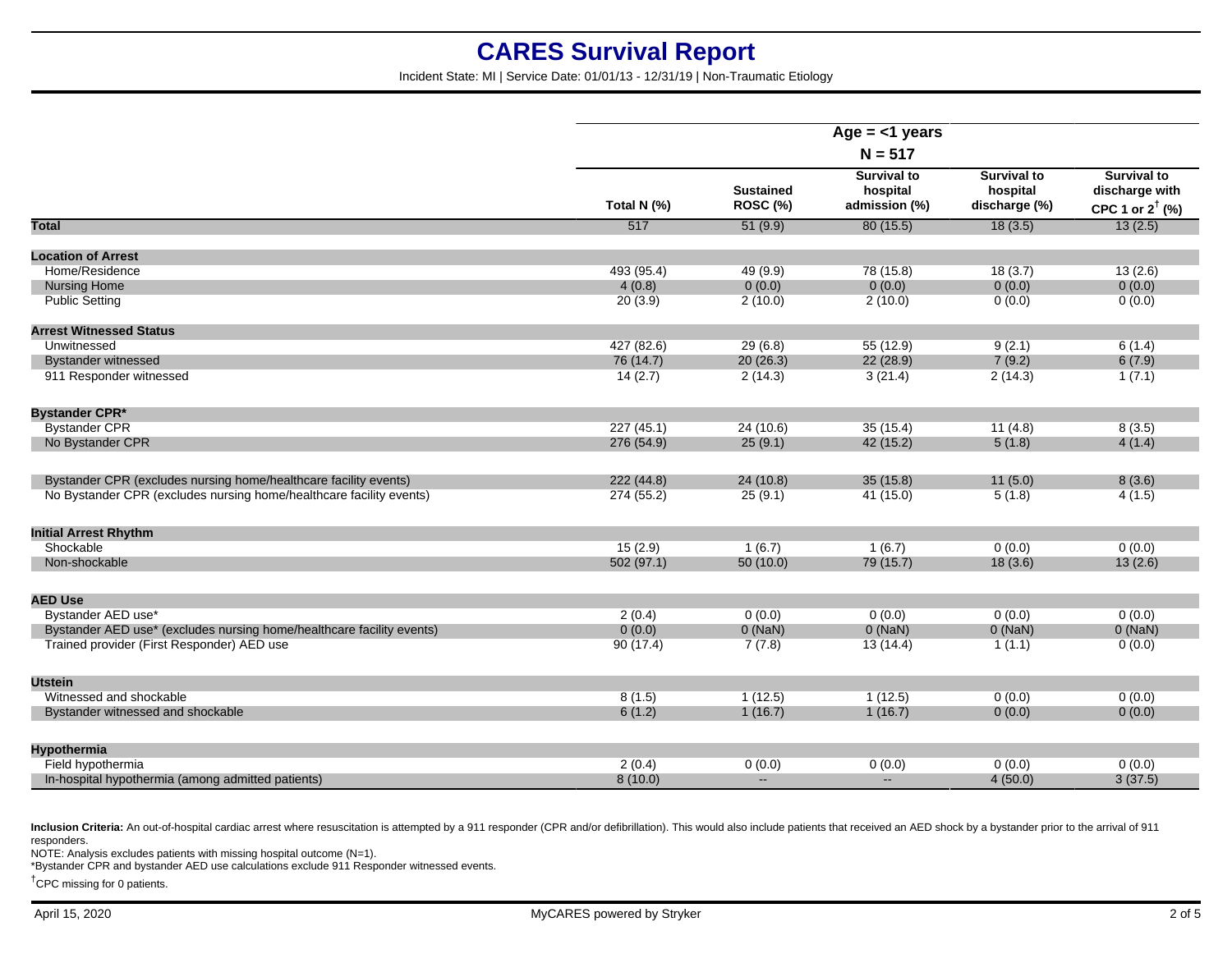Incident State: MI | Service Date: 01/01/13 - 12/31/19 | Non-Traumatic Etiology

|                                                                       | Age = $1 - 12$ years |                              |                                                 |                                                 |                                                             |
|-----------------------------------------------------------------------|----------------------|------------------------------|-------------------------------------------------|-------------------------------------------------|-------------------------------------------------------------|
|                                                                       | $N = 286$            |                              |                                                 |                                                 |                                                             |
|                                                                       | Total N (%)          | <b>Sustained</b><br>ROSC (%) | <b>Survival to</b><br>hospital<br>admission (%) | <b>Survival to</b><br>hospital<br>discharge (%) | Survival to<br>discharge with<br>CPC 1 or $2^{\dagger}$ (%) |
| Total                                                                 | 286                  | 59(20.6)                     | 76(26.6)                                        | 32(11.2)                                        | 28(9.8)                                                     |
| <b>Location of Arrest</b>                                             |                      |                              |                                                 |                                                 |                                                             |
| Home/Residence                                                        | 249(87.1)            | 41(16.5)                     | 57(22.9)                                        | 20(8.0)                                         | 16(6.4)                                                     |
| <b>Nursing Home</b>                                                   | 0(0.0)               | $0$ (NaN)                    | 0(NaN)                                          | $0$ (NaN)                                       | $0$ (NaN)                                                   |
| <b>Public Setting</b>                                                 | 37(12.9)             | 18(48.6)                     | 19(51.4)                                        | 12(32.4)                                        | 12(32.4)                                                    |
| <b>Arrest Witnessed Status</b>                                        |                      |                              |                                                 |                                                 |                                                             |
| Unwitnessed                                                           | 189(66.1)            | 27(14.3)                     | 41 (21.7)                                       | 13(6.9)                                         | 10(5.3)                                                     |
| <b>Bystander witnessed</b>                                            | 81 (28.3)            | 29 (35.8)                    | 30(37.0)                                        | 15(18.5)                                        | 15(18.5)                                                    |
| 911 Responder witnessed                                               | 16(5.6)              | 3(18.8)                      | 5(31.2)                                         | 4(25.0)                                         | 3(18.8)                                                     |
| <b>Bystander CPR*</b>                                                 |                      |                              |                                                 |                                                 |                                                             |
| <b>Bystander CPR</b>                                                  | 124 (45.9)           | 35(28.2)                     | 44 (35.5)                                       | 20(16.1)                                        | 19(15.3)                                                    |
| No Bystander CPR                                                      | 146(54.1)            | 21(14.4)                     | 27(18.5)                                        | 8(5.5)                                          | 6(4.1)                                                      |
| Bystander CPR (excludes nursing home/healthcare facility events)      | 121(45.3)            | 35(28.9)                     | 44 (36.4)                                       | 20(16.5)                                        | 19(15.7)                                                    |
| No Bystander CPR (excludes nursing home/healthcare facility events)   | 146 (54.7)           | 21(14.4)                     | 27(18.5)                                        | 8(5.5)                                          | 6(4.1)                                                      |
| <b>Initial Arrest Rhythm</b>                                          |                      |                              |                                                 |                                                 |                                                             |
| Shockable                                                             | 19(6.6)              | 9(47.4)                      | 8(42.1)                                         | 6(31.6)                                         | 6(31.6)                                                     |
| Non-shockable                                                         | 267 (93.4)           | 50(18.7)                     | 68 (25.5)                                       | 26(9.7)                                         | 22(8.2)                                                     |
| <b>AED Use</b>                                                        |                      |                              |                                                 |                                                 |                                                             |
| Bystander AED use*                                                    | 6(2.2)               | 4(66.7)                      | 5(83.3)                                         | 3(50.0)                                         | 3(50.0)                                                     |
| Bystander AED use* (excludes nursing home/healthcare facility events) | 5(1.9)               | 4(80.0)                      | 5(100.0)                                        | 3(60.0)                                         | 3(60.0)                                                     |
| Trained provider (First Responder) AED use                            | 68 (23.8)            | 15(22.1)                     | 16(23.5)                                        | 5(7.4)                                          | 4(5.9)                                                      |
| <b>Utstein</b>                                                        |                      |                              |                                                 |                                                 |                                                             |
| Witnessed and shockable                                               | 13(4.5)              | 9(69.2)                      | 8(61.5)                                         | 6(46.2)                                         | 6(46.2)                                                     |
| Bystander witnessed and shockable                                     | 12(4.2)              | 9(75.0)                      | 7(58.3)                                         | 5(41.7)                                         | 5(41.7)                                                     |
| <b>Hypothermia</b>                                                    |                      |                              |                                                 |                                                 |                                                             |
| Field hypothermia                                                     | 3(1.0)               | 2(66.7)                      | 2(66.7)                                         | 1(33.3)                                         | 1(33.3)                                                     |
| In-hospital hypothermia (among admitted patients)                     | 14(18.4)             | $\mathbf{u}$                 | $\overline{a}$                                  | 5(35.7)                                         | 5(35.7)                                                     |
|                                                                       |                      |                              |                                                 |                                                 |                                                             |

Inclusion Criteria: An out-of-hospital cardiac arrest where resuscitation is attempted by a 911 responder (CPR and/or defibrillation). This would also include patients that received an AED shock by a bystander prior to the responders.

NOTE: Analysis excludes patients with missing hospital outcome (N=0).

\*Bystander CPR and bystander AED use calculations exclude 911 Responder witnessed events.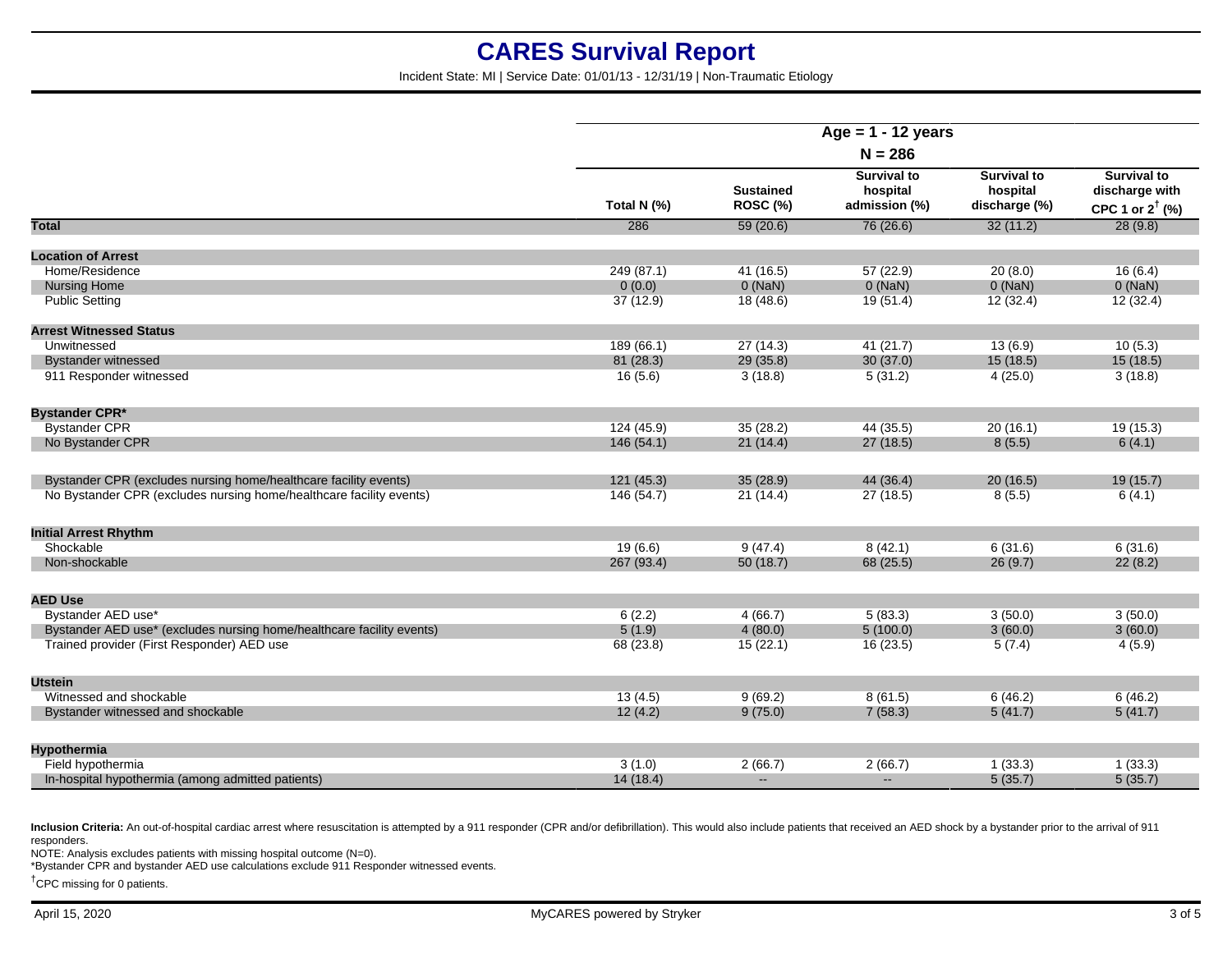Incident State: MI | Service Date: 01/01/13 - 12/31/19 | Non-Traumatic Etiology

| Age = $13 - 18$ years<br>$N = 199$<br><b>Survival to</b><br><b>Survival to</b><br><b>Sustained</b><br>hospital<br>hospital<br>ROSC (%)<br>Total N (%)<br>admission (%)<br>discharge (%)<br>199<br>Total<br>75(37.7)<br>27(13.6)<br>59(29.6)<br><b>Location of Arrest</b><br>Home/Residence<br>159 (79.9)<br>42 (26.4)<br>49 (30.8)<br>7(4.4)<br>11(6.9)<br>0(NaN)<br>0(NaN)<br>$0$ (NaN)<br><b>Nursing Home</b><br>0(0.0) |                                                                    |
|---------------------------------------------------------------------------------------------------------------------------------------------------------------------------------------------------------------------------------------------------------------------------------------------------------------------------------------------------------------------------------------------------------------------------|--------------------------------------------------------------------|
|                                                                                                                                                                                                                                                                                                                                                                                                                           |                                                                    |
|                                                                                                                                                                                                                                                                                                                                                                                                                           | <b>Survival to</b><br>discharge with<br>CPC 1 or $2^{\dagger}$ (%) |
|                                                                                                                                                                                                                                                                                                                                                                                                                           | 21(10.6)                                                           |
|                                                                                                                                                                                                                                                                                                                                                                                                                           |                                                                    |
|                                                                                                                                                                                                                                                                                                                                                                                                                           |                                                                    |
|                                                                                                                                                                                                                                                                                                                                                                                                                           | $0$ (NaN)                                                          |
| <b>Public Setting</b><br>40(20.1)<br>17(42.5)<br>26(65.0)<br>16(40.0)                                                                                                                                                                                                                                                                                                                                                     | 14(35.0)                                                           |
| <b>Arrest Witnessed Status</b>                                                                                                                                                                                                                                                                                                                                                                                            |                                                                    |
| Unwitnessed<br>122(61.3)<br>25(20.5)<br>32(26.2)<br>8(6.6)                                                                                                                                                                                                                                                                                                                                                                | 5(4.1)                                                             |
| 31(47.0)<br><b>Bystander witnessed</b><br>66 (33.2)<br>38 (57.6)<br>18(27.3)                                                                                                                                                                                                                                                                                                                                              | 16(24.2)                                                           |
| 911 Responder witnessed<br>3(27.3)<br>11(5.5)<br>5(45.5)<br>1(9.1)                                                                                                                                                                                                                                                                                                                                                        | 0(0.0)                                                             |
| <b>Bystander CPR*</b>                                                                                                                                                                                                                                                                                                                                                                                                     |                                                                    |
| <b>Bystander CPR</b><br>77(41.0)<br>30(39.0)<br>35(45.5)<br>16(20.8)                                                                                                                                                                                                                                                                                                                                                      | 15(19.5)                                                           |
| No Bystander CPR<br>26(23.4)<br>111(59.0)<br>35(31.5)<br>10(9.0)                                                                                                                                                                                                                                                                                                                                                          | 6(5.4)                                                             |
| Bystander CPR (excludes nursing home/healthcare facility events)<br>76 (40.6)<br>30(39.5)<br>34(44.7)<br>16(21.1)                                                                                                                                                                                                                                                                                                         | 15(19.7)                                                           |
| No Bystander CPR (excludes nursing home/healthcare facility events)<br>111(59.4)<br>26 (23.4)<br>35(31.5)<br>10(9.0)                                                                                                                                                                                                                                                                                                      | 6(5.4)                                                             |
| <b>Initial Arrest Rhythm</b>                                                                                                                                                                                                                                                                                                                                                                                              |                                                                    |
| Shockable<br>36(18.1)<br>16(44.4)<br>23(63.9)<br>16(44.4)                                                                                                                                                                                                                                                                                                                                                                 | 14(38.9)                                                           |
| 163(81.9)<br>43 (26.4)<br>52 (31.9)<br>Non-shockable<br>11(6.7)                                                                                                                                                                                                                                                                                                                                                           | 7(4.3)                                                             |
| <b>AED Use</b>                                                                                                                                                                                                                                                                                                                                                                                                            |                                                                    |
| Bystander AED use*<br>9(4.8)<br>5(55.6)<br>8(88.9)<br>5(55.6)                                                                                                                                                                                                                                                                                                                                                             | 5(55.6)                                                            |
| Bystander AED use* (excludes nursing home/healthcare facility events)<br>5(62.5)<br>7(87.5)<br>8(4.3)<br>5(62.5)                                                                                                                                                                                                                                                                                                          | 5(62.5)                                                            |
| Trained provider (First Responder) AED use<br>59 (29.6)<br>20 (33.9)<br>23 (39.0)<br>6(10.2)                                                                                                                                                                                                                                                                                                                              | 5(8.5)                                                             |
| <b>Utstein</b>                                                                                                                                                                                                                                                                                                                                                                                                            |                                                                    |
| 13(48.1)<br>18(66.7)<br>Witnessed and shockable<br>27(13.6)<br>13(48.1)                                                                                                                                                                                                                                                                                                                                                   | 12(44.4)                                                           |
| 24(12.1)<br>13(54.2)<br>17(70.8)<br>13(54.2)<br>Bystander witnessed and shockable                                                                                                                                                                                                                                                                                                                                         | 12(50.0)                                                           |
| <b>Hypothermia</b>                                                                                                                                                                                                                                                                                                                                                                                                        |                                                                    |
| 0(0.0)<br>Field hypothermia<br>1(0.5)<br>0(0.0)<br>0(0.0)                                                                                                                                                                                                                                                                                                                                                                 | 0(0.0)                                                             |
| 20(26.7)<br>In-hospital hypothermia (among admitted patients)<br>10(50.0)<br>$\mathbf{u}$<br>$\overline{a}$                                                                                                                                                                                                                                                                                                               | 6(30.0)                                                            |

Inclusion Criteria: An out-of-hospital cardiac arrest where resuscitation is attempted by a 911 responder (CPR and/or defibrillation). This would also include patients that received an AED shock by a bystander prior to the responders.

NOTE: Analysis excludes patients with missing hospital outcome (N=0).

\*Bystander CPR and bystander AED use calculations exclude 911 Responder witnessed events.